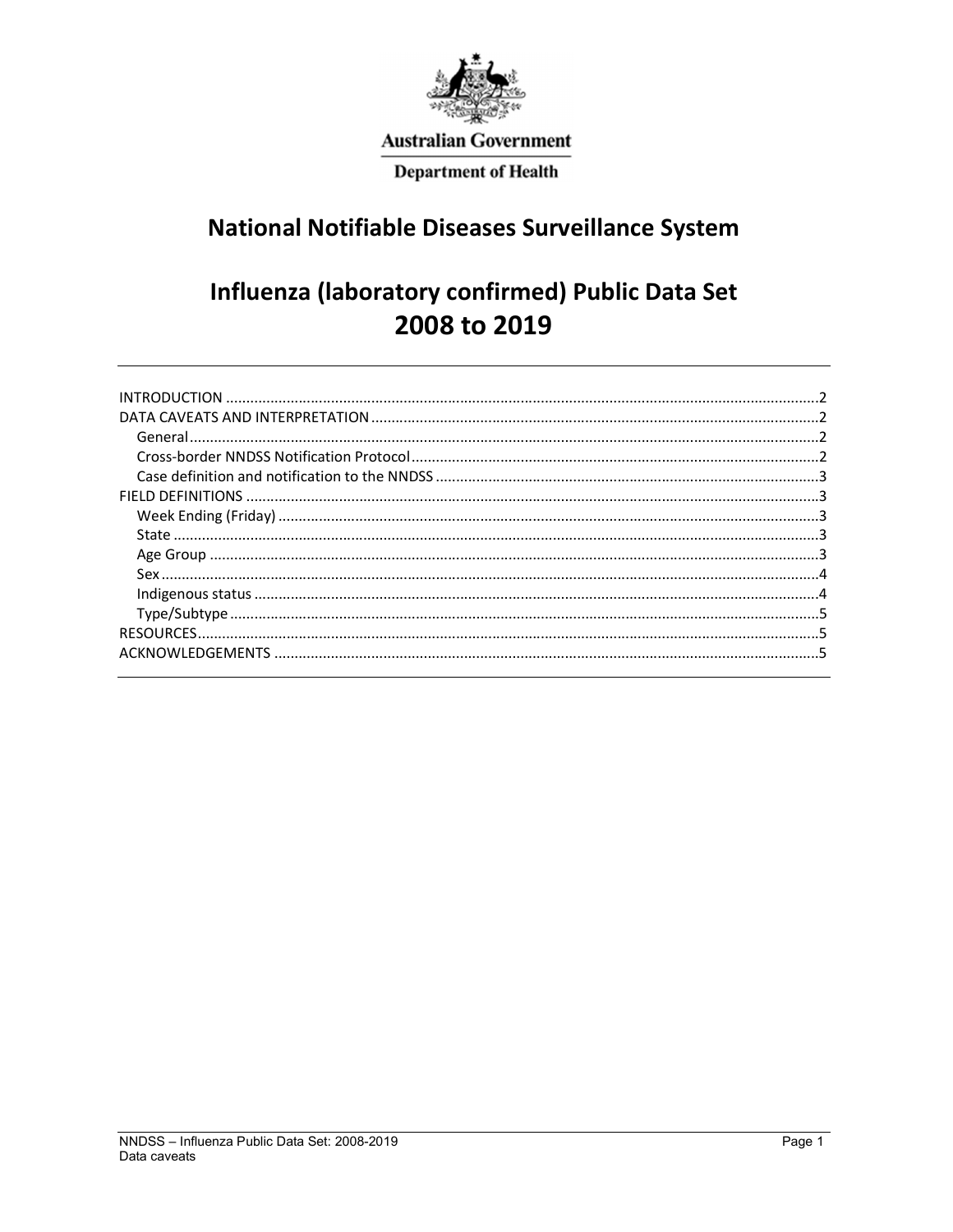## INTRODUCTION

- The Influenza Public Data Set includes notification data collected on laboratory confirmed influenza via the National Notifiable Diseases Surveillance System (NNDSS) from 1 January 2008 to 31 December 2019.
- See Table 1 for a description of the NNDSS data available in the Influenza Public Data Set.

| <b>State or Territory</b> | <b>NNDSS Data</b>                                                              |
|---------------------------|--------------------------------------------------------------------------------|
| Australian Capital        | Australian Capital Territory data are not included in this data set. See notes |
| Territory                 | below with regard to how access to these data.                                 |
| New South Wales           | Week ending date, State, Age group, Sex and Type/Subtype.                      |
| Northern Territory        | Week ending date, State, Age group, Sex, Indigenous Status* and Type/Subtype.  |
| Queensland                | Week ending date, State, Age group, Sex, Indigenous Status and Type/Subtype.   |
| South Australia           | Week ending date, State, Age group, Sex and Type/Subtype.                      |
| Tasmania                  | Week ending date, State, Age group, Sex, Indigenous Status* and Type/Subtype.  |
| Victoria                  | Week ending date, State, Age group, Sex, Indigenous Status* and Type/Subtype.  |
| Western Australia         | Week ending date, State, Age group, Sex, Indigenous Status* and Type/Subtype.  |

| Table 1: NNDSS data available in the Influenza Public Data Set |  |  |  |  |  |  |  |  |  |
|----------------------------------------------------------------|--|--|--|--|--|--|--|--|--|
|----------------------------------------------------------------|--|--|--|--|--|--|--|--|--|

\* Inclusion of Indigenous status is subject to completeness assessment on a yearly basis. Refer to field definitions notes below for further details.

 If Influenza data for Australian Capital Territory (ACT) are required, a formal data request should be submitted directly to the Surveillance & Management, Communicable Disease Control, Health Protection Service. Please contact the Surveillance Officer on (02) 6205 2155 or at cdc@act.gov.au.

## DATA CAVEATS AND INTERPRETATION

It should be noted there are several caveats to the National Notifiable Diseases Surveillance System (NNDSS) data for Influenza (laboratory confirmed) notifications in this public dataset release:

## **General**

- These Influenza notification data are based on data extracted from the NNDSS on the date specified in the downloaded MS Excel Influenza public dataset. Due to the dynamic nature of the NNDSS, data on this extract is subject to retrospective revision and may vary from data reported in published NNDSS reports and reports of notification data by states and territories.
- These notification data represent only a proportion of the total cases occurring in the community, that is, only those cases for which health care was sought, a test conducted and a diagnosis made, followed by a notification to health authorities. The degree of under-representation of all cases is unknown and is most likely variable by disease and jurisdiction.
- In interpreting these data it is important to note that changes in notifications over time may not solely reflect changes in disease prevalence or incidence. Changes in testing policies; screening programs including the preferential testing of high risk populations; the use of less invasive and more sensitive diagnostic tests; and periodic awareness campaigns, may influence the number of notifications that occur annually.

## Cross-border NNDSS Notification Protocol

 From 1 January 2009 the Communicable Diseases Network Australia (CDNA) implemented the Cross-border NNDSS Notification Protocol. The Protocol establishes that notifications are reported by the jurisdiction of residence, regardless of the jurisdiction of diagnosis. In the instance that a case is usually resident overseas, the notification is reported to the NNDSS by the jurisdiction of diagnosis.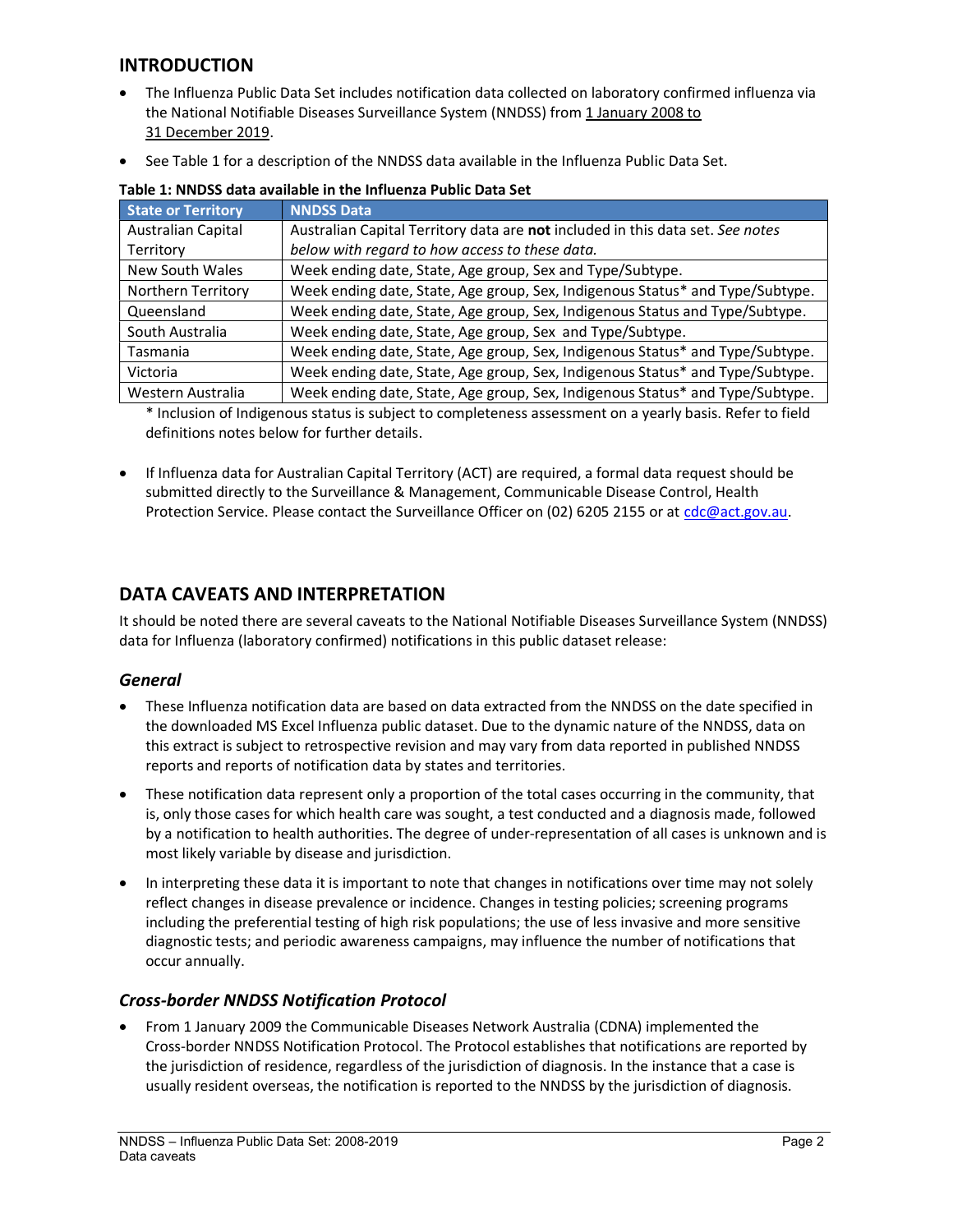## Case definition and notification to the NNDSS

- The current surveillance case definition for influenza, including any historical edits, are available at: http://www.health.gov.au/internet/main/publishing.nsf/Content/cda-surveil-nndss-casedefscd\_flu.htm.
- In September 2003, new national case definitions for notifications reported to NNDSS were endorsed by the CDNA, with nearly all jurisdictions implementing the new definitions in January 2004 (New South Wales commenced in August 2004). Prior to the adoption of the national definitions, some jurisdictions used the 1994 NHMRC case definitions, some jurisdictions used modified definitions that were based on the NHMRC case definitions, and some others used definitions specific to the state for some diseases.
- The case definition for influenza was last reviewed in 2008.

## FIELD DEFINITIONS

### Week Ending (Friday)

The date of the Friday, following the day that the notified case was diagnosed with influenza.

Notes on interpretation:

 "Diagnosis date" is a derived field representing the disease onset date or when the date of onset is not known, the earliest of the specimen collection, the notification, or the notification received dates.

#### **State**

The State or Territory which sends the notification. Additionally, this field represents the jurisdiction of residence of the notified case. Where the case usually resides overseas, State is the jurisdiction where the diagnosis took place.

Note: information on Influenza cases from the Australian Capital Territory are not available in this public dataset. Please contact the Surveillance & Management, Communicable Disease Control, Health Protection Service.

Data domain:

- $\bullet$  NSW = New South Wales
- NT = Northern Territory
- Qld = Queensland
- SA = South Australia
- Tas = Tasmania
- Vic = Victoria
- WA = Western Australia

#### Age Group

Age in years of the notified case at onset of disease presented in 5 year age groups. Age is based on the age of the individual as reported to the health authority or the calculated age at onset, using the difference between date of birth and diagnosis date. The age at onset is always rounded down to the age at last birthday, for example a case aged 3 years and 10 months at disease onset is reported as being 3 years. Age groups are presented according to a notified case's age in completed years, for example the 00-04 years age group includes cases from birth to 4 full years of age, but less than 5 years of age.

Where age at onset is not reported by the jurisdiction, it is calculated by determining the age at the date of diagnosis.

Data domain:

- Five-year age groups: 0 to 84 years
- 85+: 85 years and over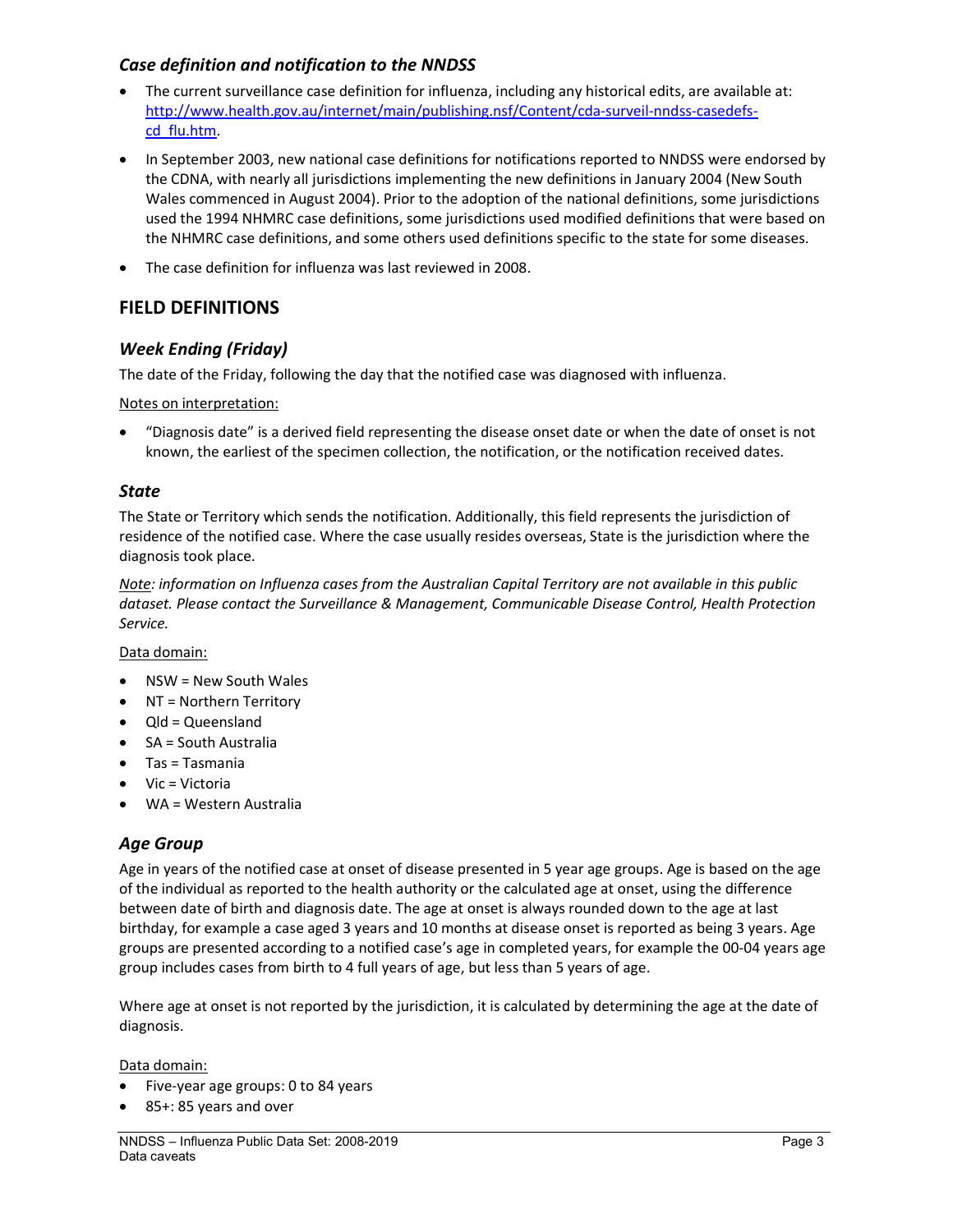## Sex

These data represent the sex of the individual at the time of notification.

Data domain:

- Male
- Female
- X
- Unknown.

#### Notes on interpretation:

- In accordance with the Australian Government Guidelines on Recognition of Sex and Gender 'X' can equal indeterminate, intersex or unspecified.
- 'Unknown' is reserved for where no information on sex is provided.

## Indigenous status

The determination of the Indigenous status is by descent, self-identification and community acceptance. Only the Indigenous status text descriptor field has been provided:

#### Data domain:

- Indigenous (Aboriginal and/or Torres Strait Islander origin)
- Non-Indigenous (Not of Aboriginal or Torres Strait Islander origin)
- Unknown (Not stated, unknown or blank)
- Not available

### Notes on interpretation:

- Indigenous status is usually obtained from notification by a medical practitioner, but may also be determined during case follow-up or from cross-reference to other sources. Completeness varies by disease and by state and territory.
- This reflects differences in notification requirements (i.e. depending on the jurisdiction, some diseases are primarily or completely notified by pathology laboratories rather than clinicians) and case follow up practices across jurisdictions.
- Influenza notification data by Indigenous status should be interpreted with caution where completeness is low. Data on Indigenous status are included for Queensland, not included for New South Wales and South Australia and for the remaining jurisdictions, data on Indigenous status are only included where the annual completeness of this field, by jurisdiction, is above 50%, detailed in the table below:

| Year | <b>NSW</b> | NΤ   | Qld | <b>SA</b> | Tas   | Vic   | <b>WA</b> |
|------|------------|------|-----|-----------|-------|-------|-----------|
| 2008 | NA         | 98%  | 51% | <b>NA</b> | ≤50%  | ≤50%  | 77%       |
| 2009 | NA.        | 94%  | 61% | <b>NA</b> | < 50% | < 50% | 95%       |
| 2010 | NA.        | 97%  | 56% | <b>NA</b> | ≤50%  | ≤50%  | 90%       |
| 2011 | NA.        | 99%  | 54% | <b>NA</b> | ≤50%  | ≤50%  | 93%       |
| 2012 | NA         | 98%  | 52% | <b>NA</b> | ≤50%  | ≤50%  | 94%       |
| 2013 | NA         | 98%  | 48% | <b>NA</b> | ≤50%  | ≤50%  | 96%       |
| 2014 | NA.        | 100% | 53% | <b>NA</b> | ≤50%  | ≤50%  | 93%       |
| 2015 | NA         | 98%  | 55% | <b>NA</b> | < 50% | ≤50%  | 94%       |
| 2016 | NA.        | 97%  | 55% | <b>NA</b> | < 50% | < 50% | 94%       |
| 2017 | NA         | 98%  | 54% | <b>NA</b> | ≤50%  | ≤50%  | 94%       |
| 2018 | NA         | 100% | 61% | <b>NA</b> | ≤50%  | ≤50%  | 95%       |
| 2019 | NA         | 100% | 68% | <b>NA</b> | ≤50%  | ≤50%  | 81%       |

#### Table 2. Indigenous status completeness\* of Influenza 2008-2017

\* Complete = where values in Indigenous field are either Indigenous or Non-Indigenous. NA = Not available.